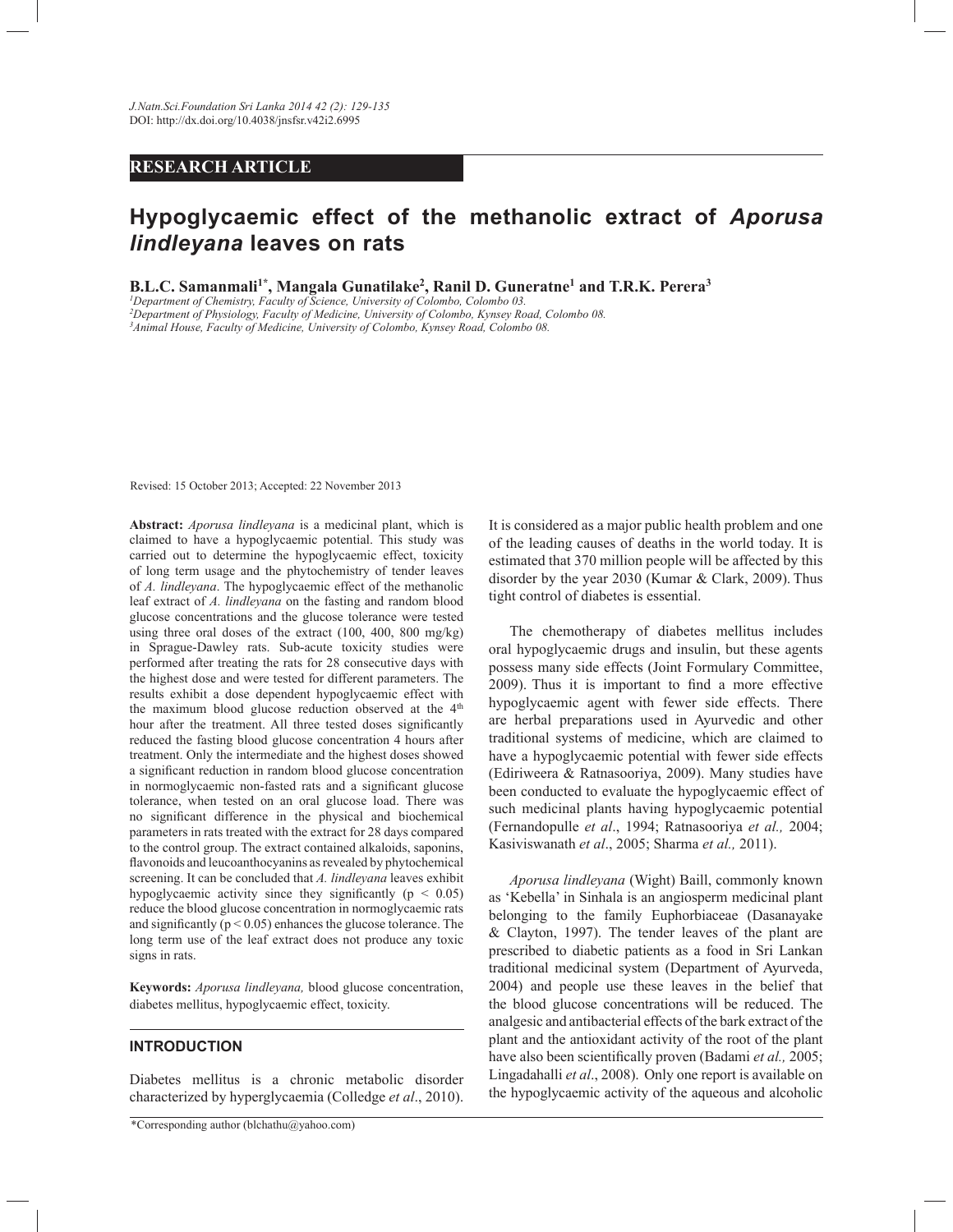extracts of the roots (Jayakar & Suresh, 2003), but no study has scientifically proven the hypoglycaemic effect of the tender leaves of the plant.The objectives of this study were (a) to scientifically evaluate the hypoglycaemic effect of a methanolic extract of the tender leaves of *A. lindleyana* plant, (b) to carry out a chemical investigation of the phytochemicals present in the leaf extract, and (c) to evaluate the safety of long - term use of *A. lindleyana* by conducting sub-acute toxicity studies.

# **METHODS AND MATERIALS**

#### **Plant collection and identification**

Tender leaves of *A. lindleyana* were collected from Panadura in the Kalutara District and the plant was identified at the Department of Plant Sciences, Faculty of Science, University of Colombo. A voucher specimen (BLCS/001) was prepared and placed in the herbarium of the Department of Plant Sciences, University of Colombo.

#### **Preparation of the leaf extract**

The collected tender leaves were washed under running water, shade dried for two weeks, cut into small pieces and powdered with a domestic electric blender (Sumeet Machines Pvt. Ltd., Nasik, India).The powdered leaves (1.60 kg) were macerated with distilled methanol (16.0 L) for 72 h. After the extraction, the solvent was evaporated to dryness under reduced pressure at 40 °C in a rotary evaporator (BUCHI R-200 operating with a Vaccubrand MZ-ZC-NT vacuum pump) and finally freeze dried (Rajagopal *et al*., 2008). The required dose of the obtained product was suspended in 1.0 mL of distilled water using a mortar and a pestle prior to administration to the rats.

#### **Experimental animals**

Healthy, adult, male, Sprague-Dawley rats weighing 200 – 250 g, bred in the Animal House, Faculty of Medicine, University of Colombo were used in this study. The experimental animals were housed in standard plastic rat cages in the animal house under standard environmental conditions (temperature:  $28 - 31$  °C, photoperiod: approximately 12 h natural light per day, relative humidity:  $50 - 55$  %) with free access to commercially available pelleted food and tap water. Except at the time of experimental procedure, the animals were handled only during cage cleaning. The experiments were conducted in accordance with the internationally accepted guidelines and The Rules for Laboratory Animal Use of the Ethics Review Committee of Faculty of Medicine, University of Colombo for animal experimentation.

#### **Selection of doses of methanolic leaf extract**

The lowest, intermediate and highest doses of the methanolic leaf extract were selected from a series of doses after conducting a preliminary study (Dhawan & Srimal, 1984).

#### **Effect of methanolic leaf extract on fasting blood glucose concentration**

Thirty rats were randomly divided into 5 equal groups and fasted overnight for 16 h, but water was allowed *ad libitum*. The initial fasting blood glucose concentration of the rats was measured (pre treatment). Immediately afterwards the rats were orally treated (single dose treatment) in the following manner (Dayananda *et al*., 2008; Jayakody & Ratnasooriya, 2008);

Group 01: 1 mL of distilled water  $(n = 6)$  (negative control) Group 02: lowest dose of the extract  $(100 \text{ mg/kg}) (n = 6)$ Group 03: intermediate dose of the extract (400 mg/kg) ( $n = 6$ ) Group 04: highest dose of the extract (800 mg/kg)  $(n = 6)$ Group 05: 22.5 mg/kg of tolbutamide  $(n = 6)$  (reference drug)

Blood (0.25 mL) was collected hourly for 4 h after the treatment to determine the blood glucose concentration.

# **Effect of methanolic leaf extract on random blood glucose concentration**

Thirty rats were randomly divided into 5 equal groups and treated orally (single dose treatment) in the manner described above (Group 01 – Group 05) (Dayananda *et al*., 2008; Jayakody & Ratnasooriya, 2008).

 Blood samples (0.25 mL) were collected 1 h prior to commencement of the treatment, hourly for 4 h after the treatment and the blood glucose concentrations were measured.

#### **Effect of methanolic leaf extract on glucose tolerance**

Thirty rats were randomly divided into 5 equal groups and fasted overnight for 16 h. The rats were then treated orally (single dose treatment) in the manner described in the previous experiments (Group 01 – Group 05).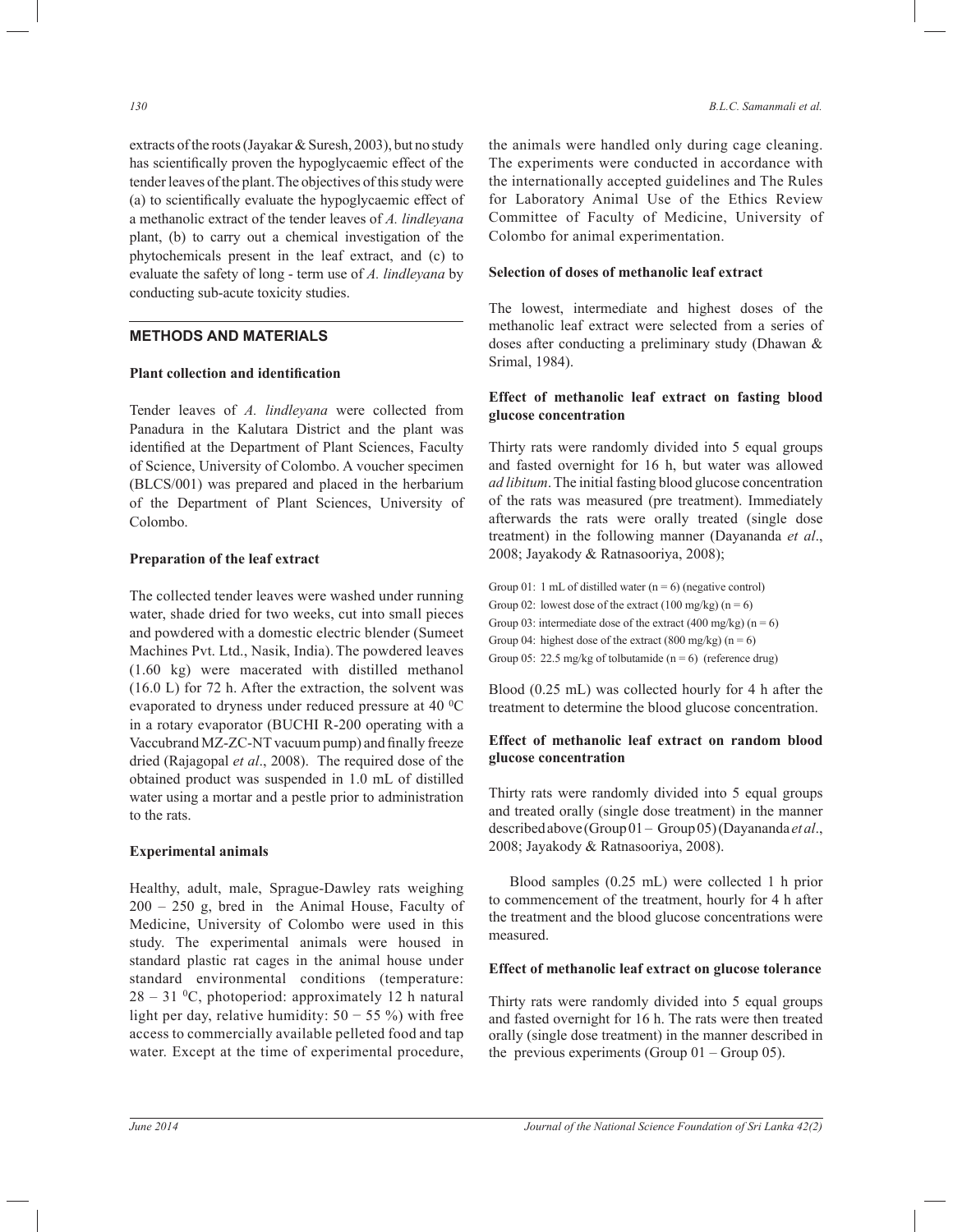#### *Hypoglycaemic effect of A. lindleyana leaves 131*

After 1 h, all the rats were orally loaded with 5 mL/kg of 50 % (w/v) glucose solution. Blood glucose concentrations of these rats were measured immediately prior to the treatment and hourly for 4 h after glucose administration (Jayakody & Ratnasooriya, 2008).

#### *Estimation of blood glucose concentration*

Blood was collected from the tail vein of the rats under light ether anesthesia using aseptic precautions (Dayananda *et al*., 2008; Parasuraman *et al*., 2010). Serum of the collected blood was separated by centrifugation at 3000 rpm for 10 min and the serum glucose concentration was determined spectrophotometrically (6300, Jenway LTD, Dunmow, UK) using Randox glucose oxidase assay kit (Randox Laboratories, Antrium, UK) at 500 nm wavelength (Barham & Trinder, 1972; Henry *et al.,* 1974).

# **Investigation of toxicological effects of** *A. lindleyana*

Twelve rats were randomly divided into two groups  $(n = 6)$  and treated orally daily (single treatment) in the following manner for 28 consecutive days to determine the sub-acute toxicity (Dhawan & Srimal, 1984; Dayananda *et al*., 2008; OECD, 2008).

Group 1: 1 mL of distilled water (Control group) Group 2: highest dose of leaf extract (800 mg/kg)

 During this period the animals were observed for signs of toxicity (diarrhoea, salivation, lacrimation, squinted eyes, change of fur colour, loss of hair, excretion of fur and behavioural abnormalities).

 The food and water intakes and the body weights of the animals were determined prior to the commencement of the treatment and weekly during the treatment. Blood samples (1.5 mL) were collected from the tail vein of these rats after 28 days under aseptic conditions. Serum was separated and the serum glutamic pyruvic transaminase (SGPT), serum glutamic-oxaloacetic transaminase (SGOT), blood urea nitrogen (BUN) and creatinine levels were determined using a chemistry analyzer (POINTE 180, USA) and reagent kits (Tietz, 1976; Huang *et al*., 2006; Peake & Whiting, 2006).

# **Phytochemical screening**

A preliminary phytochemical screening was performed on the freeze dried product of the methanolic leaf extract of *A. lindleyana* according to the standard methods for alkaloids, saponins, unsaturated sterols, triterpenes,

flavonoids, leucoanthocyanins, tannins and polyphenols (Farnsworth, 1978).

#### **Statistical analysis**

Results of the experiments carried out for the evaluation of hypoglycaemic effect were statistically analyzed using one way analysis of variance (ANOVA) followed by Dunnett's multiple comparison test. Blood glucose concentrations of the drug treated groups were compared with the corresponding negative control group at each time point. For the toxicological studies, values of the control group and the treatment groups were compared using Mann Whitney U test. All the data were expressed as mean  $\pm$  standard error of mean (SEM). Probability values (p) less than 0.05 were considered as statistically significant. Minitab version 15.0 was used for the statistical analysis.

# **RESULTS**

#### **Evaluation of hypoglycaemic effect**

# *Effect of methanolic leaf extract on fasting blood glucose concentration*

As shown in Table 1, all three doses showed a significant hypoglycaemic effect at the 4<sup>th</sup> hour after treatment as compared to the respective control group. The highest dose reduced the fasting blood glucose concentration at all the tested hours similar to the reference drug tolbutamide.

# *Effect of methanolic leaf extract on random blood glucose concentration*

The lowest dose of the extract did not show a significant blood glucose reduction in the experimental time period. Both the intermediate and the highest doses showed a significant reduction in blood glucose concentration at the 4th hour after administration of the extract. The reference drug (tolbutamide) reduced the blood glucose concentration significantly at all the tested hours after treatment (Table 2).

# *Effect of methanolic leaf extract on glucose tolerance*

The lowest dose of the leaf extract did not show a significant glucose tolerance during the experimental time period (4 hours), whereas the intermediate and the highest doses showed a tolerance after administration of a glucose load (Table 3).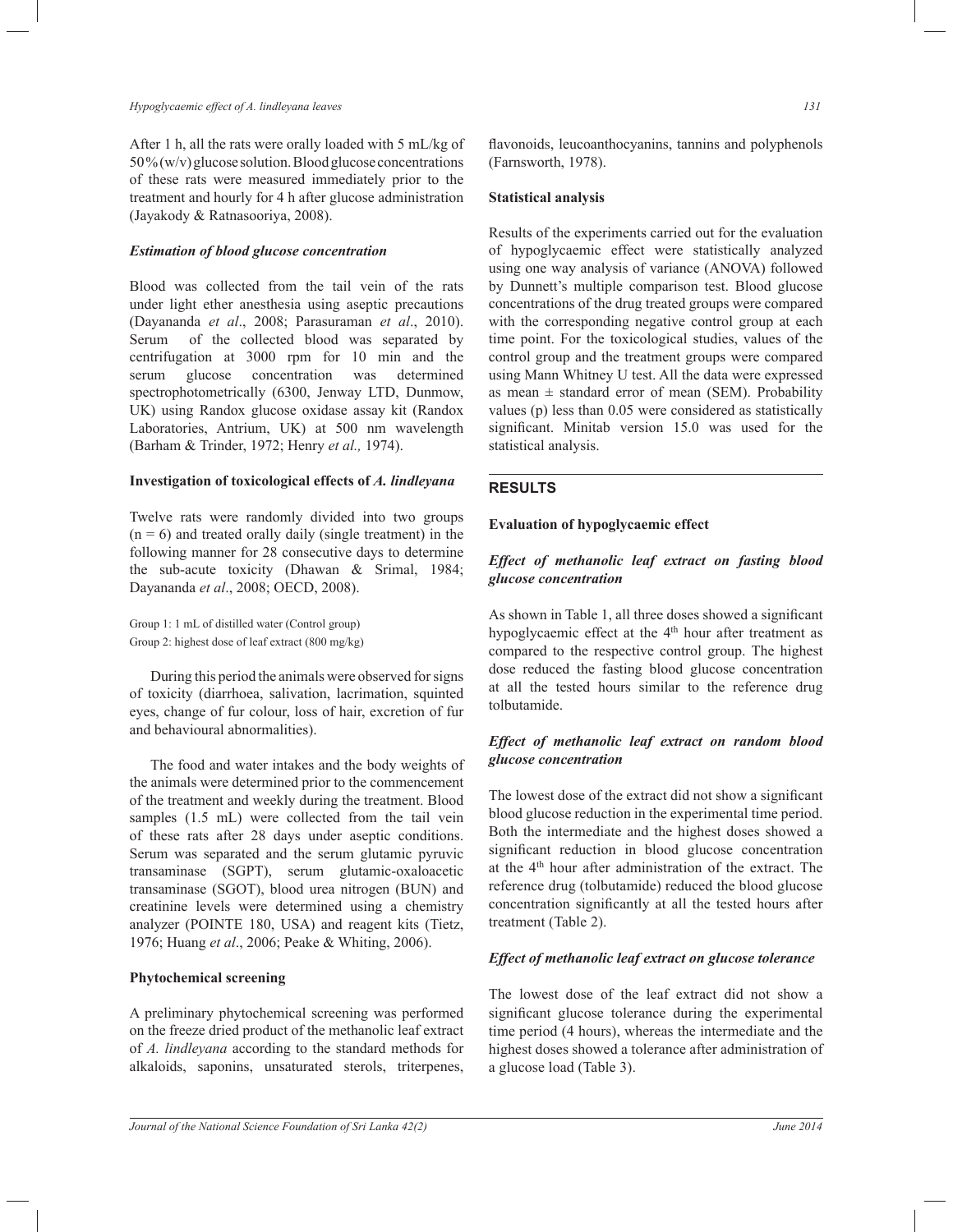|                                                           | Glucose concentration (mg/dL) (mean $\pm$ SEM, n = 6 per group) |                  |                 |                 |                  |
|-----------------------------------------------------------|-----------------------------------------------------------------|------------------|-----------------|-----------------|------------------|
| Treatment                                                 | Post treatment<br>Pre treatment                                 |                  |                 |                 |                  |
|                                                           |                                                                 | 1 h              | 2 h             | 3 h             | 4 h              |
| Distilled water<br>(negative control)                     | $96.4 \pm 1.4$                                                  | $97.2 \pm 0.6$   | $95.5 \pm 1.6$  | $95.1 \pm 1.1$  | $94.6 \pm 0.8$   |
| Lowest dose<br>$(100 \text{ mg/kg})$                      | $92.6 \pm 1.5$                                                  | $94.8 \pm 1.4$   | $90.6 \pm 2.6$  | $87.1 \pm 2.1$  | $81.2 \pm 2.9*$  |
| Intermediate dose<br>$(400 \text{ mg/kg})$                | $95.5 \pm 1.1$                                                  | $91.2 \pm 2.3$   | $87.4 \pm 1.8$  | $83.2 \pm 2.1*$ | $77.8 \pm 2.8*$  |
| Highest dose<br>$(800 \text{ mg/kg})$                     | $93.7 \pm 1.1$                                                  | $89.4 \pm 1.1*$  | $82.8 \pm 2.5*$ | $80.5 \pm 1.3*$ | $69.4 \pm 1.5^*$ |
| Tolbutamide<br>$(22.5 \text{ mg/kg})$<br>(reference drug) | $94.6 \pm 1.6$                                                  | $69.8 \pm 2.2^*$ | $66.0 \pm 2.8*$ | $65.0 \pm 4.2*$ | $65.5 \pm 4.3*$  |

**Table 1:** The mean effect of oral administration of methanolic leaf extract of *A. lindleyana* on fasting blood glucose concentration in rats

Values are significant \*at p < 0.05 compared with the respective control

**Table 2:** The mean effect of oral administration of the methanolic leaf extract of *A. lindleyana* on random blood glucose concentration in rats

|                                                           |               | Glucose concentration (mg/dL) (Mean $\pm$ SEM, n = 6 per group) |                |                 |                  |  |
|-----------------------------------------------------------|---------------|-----------------------------------------------------------------|----------------|-----------------|------------------|--|
| Treatment                                                 | Pre treatment | Post treatment                                                  |                |                 |                  |  |
|                                                           |               | 1 h                                                             | 2 <sub>h</sub> | 3 h             | 4 <sub>h</sub>   |  |
| Distilled water<br>(negative control)                     | $130 \pm 2$   | $131 \pm 2$                                                     | $128 \pm 2$    | $130 \pm 2$     | $129 \pm 3$      |  |
| Lowest dose<br>$(100 \text{ mg/kg})$                      | $131 \pm 3$   | $131 \pm 2$                                                     | $130 \pm 2$    | $126 \pm 2$     | $124 \pm 2$      |  |
| Intermediate dose<br>$(400 \text{ mg/kg})$                | $131 \pm 1$   | $127 \pm 2$                                                     | $125 \pm 3$    | $123 \pm 2$     | $114 \pm 3*$     |  |
| Highest dose<br>$(800 \text{ mg/kg})$                     | $132 \pm 2$   | $127 \pm 2$                                                     | $125 \pm 2$    | $120 \pm 1*$    | $113 \pm 3*$     |  |
| Tolbutamide<br>$(22.5 \text{ mg/kg})$<br>(reference drug) | $133 \pm 4$   | $109 \pm 5*$                                                    | $100 \pm 5*$   | $99.9 \pm 2.3*$ | $98.1 \pm 4.5^*$ |  |

Values are significant \*at p < 0.05 compared with the respective control

#### **Investigation of toxicological effects of** *A. lindleyana*

During the experimental period none of the rats in the treated and control groups showed signs of toxicity, i.e., diarrhoea, salivation, lacrimation, squinted eyes, change of fur colour, loss of hair, excretion of fur and behavioural abnormalities. Further, none of the treated or control rats died. As shown in Table 4, the highest dose of the extract did not significantly affect the food intake, water intake

and body weight of rats. Treatment with the extract over one month did not significantly affect the liver and kidney functions of rats (Table 5).

#### **Phytochemical screening**

Phytochemical screening of the leaf extract revealed the presence of alkaloids, saponins, flavanoids and leucoanthocyanins.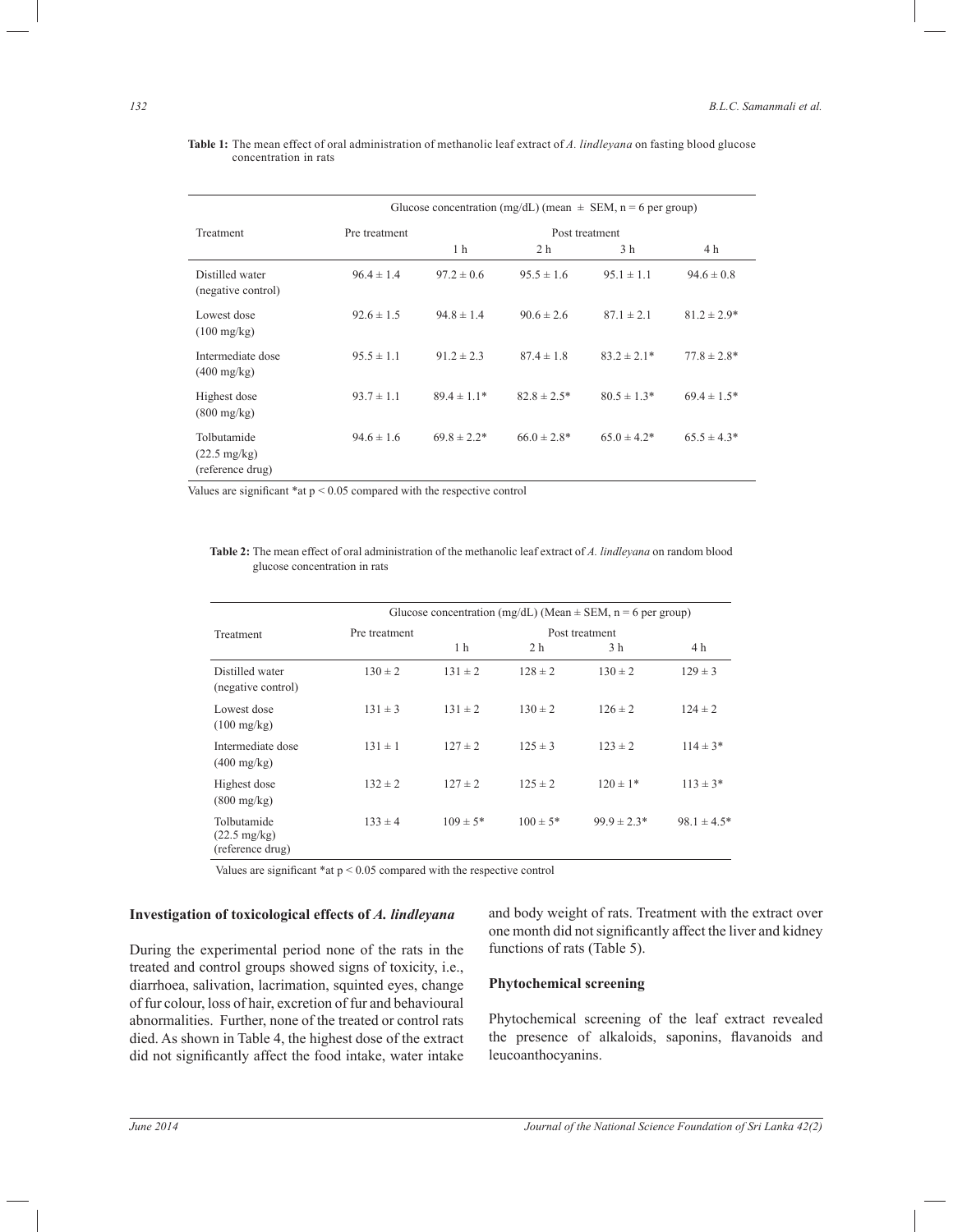|                                                           | Glucose concentration (mg/dL) (Mean $\pm$ SEM, n = 6 per group) |                 |                 |                  |                 |  |
|-----------------------------------------------------------|-----------------------------------------------------------------|-----------------|-----------------|------------------|-----------------|--|
| <b>Treatment</b>                                          | Pre treatment                                                   | Post treatment  |                 |                  |                 |  |
|                                                           |                                                                 | 1 h             | 2 <sub>h</sub>  | 3 h              | 4 h             |  |
| Distilled water<br>(negative control)                     | $92.7 \pm 2.1$                                                  | $121 \pm 3$     | $112 \pm 3$     | $104 \pm 1$      | $98.9 \pm 2.8$  |  |
| Lowest dose<br>$(100 \text{ mg/kg})$                      | $91.0 \pm 2.4$                                                  | $121 \pm 4$     | $111 \pm 2$     | $102 \pm 3$      | $89.4 \pm 4.6$  |  |
| Intermediate dose<br>$(400 \text{ mg/kg})$                | $92.2 \pm 1.2$                                                  | $120 \pm 3$     | $108 \pm 1$     | $94.2 \pm 2.5^*$ | $87.7 \pm 1.8*$ |  |
| Highest dose<br>$(800 \text{ mg/kg})$                     | $89.9 \pm 2.3$                                                  | $112 \pm 2$     | $103 \pm 1*$    | $94.0 \pm 3.7*$  | $85.2 \pm 1.2*$ |  |
| Tolbutamide<br>$(22.5 \text{ mg/kg})$<br>(reference drug) | $91.1 \pm 2.3$                                                  | $79.1 \pm 2.6*$ | $73.8 \pm 2.9*$ | $71.8 \pm 1.7*$  | $71.8 \pm 2.0*$ |  |

**Table 3:** The mean effect of methanolic leaf extract of *A. lindleyana* on glucose tolerance

Values are significant \*at p < 0.05 compared with the respective control

**Table 4:** The mean effect of highest dose of methanolic leaf extract of *A. lindleyana* on food intake, water intake and body weight of rats

|                   |                          |                |                      | $mean \pm SEM$ , $n = 6$ per group) |                |                |
|-------------------|--------------------------|----------------|----------------------|-------------------------------------|----------------|----------------|
| <b>Treatment</b>  |                          | Pre treatment  | 1 <sup>st</sup> week | $2nd$ week                          | $3rd$ week     | $4th$ week     |
| Food intake $(g)$ | 800 mg/kg dose           | $25.9 \pm 0.9$ | $23.4 \pm 0.6$       | $20.9 \pm 0.8$                      | $22.9 \pm 1.2$ | $24.2 \pm 1.3$ |
|                   | Control                  | $26.9 \pm 1.1$ | $24.9 \pm 0.6$       | $21.3 \pm 1.5$                      | $22.8 \pm 0.9$ | $25.4 \pm 0.9$ |
| Water intake (mL) | $800 \text{ mg/kg}$ dose | $49 \pm 2$     | $48 \pm 5$           | $54 \pm 3$                          | $57 \pm 3$     | $56 \pm 1$     |
|                   | Control                  | $50 \pm 2$     | $51 \pm 4$           | $51 \pm 3$                          | $55 \pm 2$     | $53 \pm 3$     |
| Body weight (g)   | 800 mg/kg dose           | $209 \pm 8$    | $210 \pm 10$         | $218 \pm 8$                         | $224 \pm 9$    | $229 \pm 7$    |
|                   | Control                  | $208 \pm 8$    | $211 \pm 8$          | $219 \pm 8$                         | $224 \pm 8$    | $234 \pm 8$    |

**Table 5:** The mean effect of methanolic leaf extract of *A. lindleyana* on the liver and kidney functions of rats **DISCUSSION** 

| Parameter            | Rat group                          | Value           |
|----------------------|------------------------------------|-----------------|
| SGOT (IU/L)          | Control                            | $166 \pm 8$     |
|                      | Highest dose $(800 \text{ mg/kg})$ | $170 \pm 7$     |
| SGPT (IU/L)          | Control                            | $158 \pm 6$     |
|                      | Highest dose $(800 \text{ mg/kg})$ | $157 \pm 7$     |
| Creatinine $(mg/dL)$ | Control                            | $0.82 \pm 0.05$ |
|                      | Highest dose $(800 \text{ mg/kg})$ | $0.78 \pm 0.05$ |
| Urea $(mg/dL)$       | Control                            | $39.9 \pm 2.2$  |
|                      | Highest dose $(800 \text{ mg/kg})$ | $40.5 \pm 1.4$  |

This study investigated the hypoglycaemic potential of the tender leaves of *A. lindleyana* using rats. In the determination of the effects of methanolic leaf extract on fasting blood glucose concentration of rats, the highest dose exhibited a rapid onset of action (within 1<sup>st</sup> hour) similar to the reference drug, tolbutamide. Tolbutamide is a hypoglycaemic agent prescribed for the treatment of type 2 diabetes mellitus and belongs to the sulphonylurea class that acts mainly by augmenting insulin secretion (Bennett & Brown, 2003; Joint Formulary Committee, 2009).Rapid hypoglycaemic activity is also evident with the studies carried out with *Camellia sinensis* (Jayakody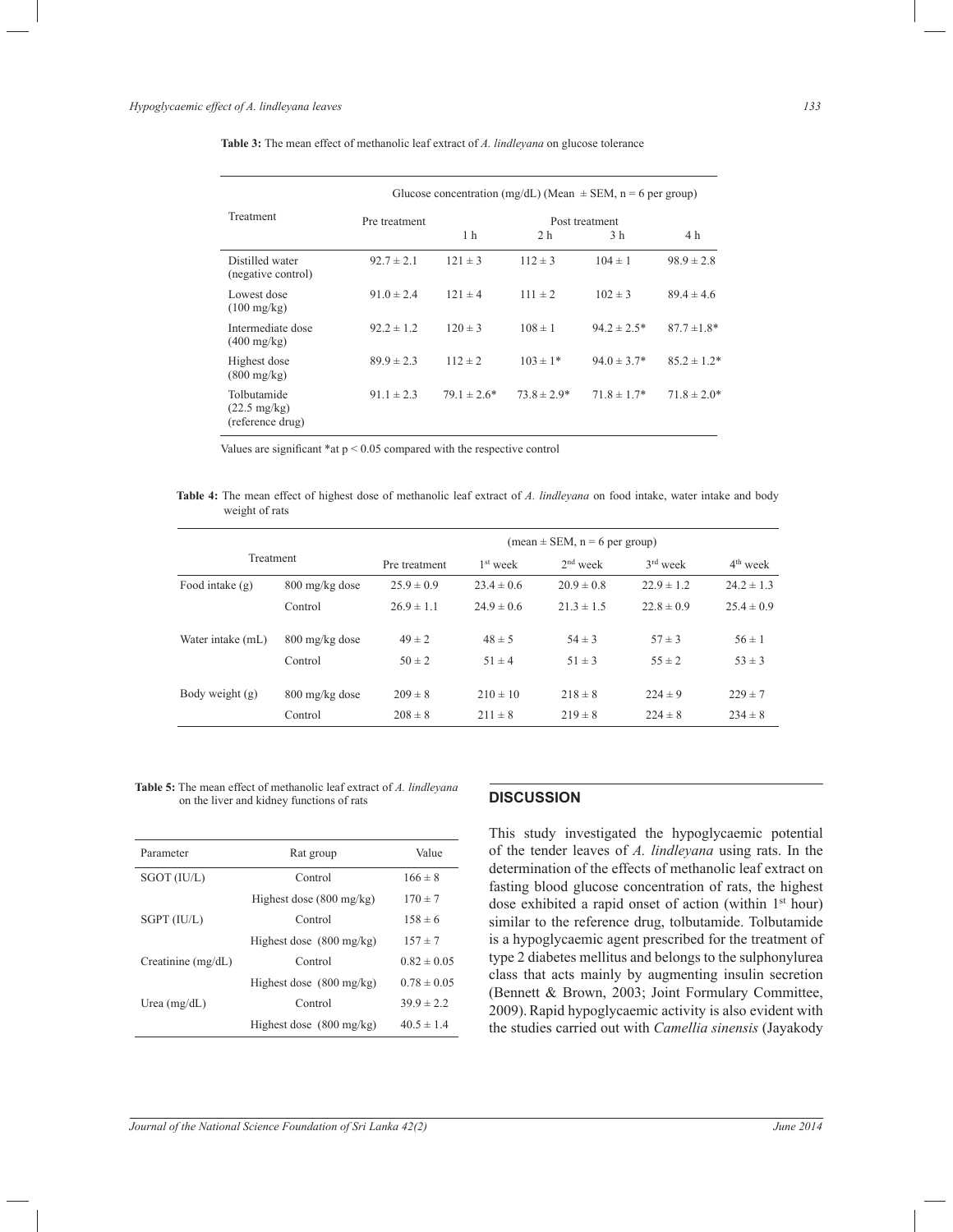& Ratnasooriya, 2008). The duration of action of the A. lindleyana leaf extract was prolonged until the 4<sup>th</sup> hour with the maximum glucose reduction observed at the 4<sup>th</sup> hour after the treatment (the study period was limited to 4 hours considering the feasibility). All the results of this experiment have revealed a dose dependent hypoglycaemic effect of the *A. lindleyana* extract that could be due to a receptor mediated mechanism (Jayakody & Ratnasooriya, 2008). However, the amount of blood glucose reduction by the extract was less than that of tolbutamide, suggesting that the potency of the extract is lower than the reference drug.

 Hypoglycaemic activity with a maximum blood glucose reduction at the 3rd hour has also been reported in a previous study carried out with aqueous and alcoholic extracts of the bark of the same plant (Jayakar & Suresh, 2003).

 Although the leaf extract showed a hypoglycaemic effect with rapid onset when evaluating the effect on the fasted rats in this study, the effect on random blood glucose concentration of the rats did not show a rapid action. A few studies have reported that some medicinal plants do not show a hypoglycaemic effect with the non-fasted rats compared to the fasted rats, which is comparable with our findings (Ratnasooriya *et al.,* 2004; Dayananda *et al.,* 2008).

 The rats treated with the leaf extract exhibited a significant tolerance following the oral administration of a glucose load. The highest reduction of glucose concentration following the glucose load was evident with the highest dose at the  $4<sup>th</sup>$  hour. The mechanism of action of this glucose tolerance effect exhibited by the extract may be due to the increased insulin synthesis or the secretion by pancreatic β-cells, or due to the enhanced glucose utilization by peripheral tissues or due to the increase in the production of glycogen in the liver. However, further investigations are required to confirm these mechanisms.

 Investigation of the toxicological effects of *A. lindleyana* was carried out to determine the possible toxic effects that could occur due to the derangements of functions of the liver and kidneys in the long-term usage of the extract. During the experimental time period, rats did not exhibit any toxicity signs. Evidence obtained from the food intake, water intake, body weight, SGOT, SGPT, serum creatinine and blood urea nitrogen concentrations revealed that the administration of methanolic leaf extract of *A. lindleyana* for a period of one month has no renal, hepatic or other toxic effects on rats. Similar results have been reported with the stem

bark extract of *Kokoona zeylanica* (Thanabhorn *et al*., 2006; Dayananda *et al.*, 2008; Bakoma *et al.*, 2013).

 It is important to find out the phytochemicals that are present in the plant extract, since those are the chemicals responsible for the pharmacological actions of the plant. Preliminary phytochemical screening of the methanolic leaf extract of *A. lindleyana* revealed the presence of alkaloids, saponins, flavanoids and leucoanthocyanins. Previous studies have revealed that some plant flavonoids have a hypoglycaemic potential (Jung *et al*., 2006; Zhou *et al.,* 2009; Lu *et al.,* 2010; Salib *et al.,* 2013). Flavonoids and tannins isolated from some plants that have a hypoglycaemic activity have been found to stimulate secretion or possess an effect similar to insulin (Marles & Farnsworth, 1995). The hypolycaemic effect exhibited by *A. lindleyana* leaves may be due to the presence of flavonoids in the plant extract. However, further studies are required to confirm this view.

#### **Acknowledgement**

Mrs S. C. Higgoda, Senior Technical Officer, Department of Clinical Medicine, Faculty of Medicine, University of Colombo is kindly acknowledged for the support given to analyze the serum samples of toxicity studies.

#### **REFERENCES**

- 1. Badami S., Rai S.R. & Suresh B. (2005). Antioxidant activity of *Aporusa lindleyana* root. *Journal of Ethnopharmacol*ogy **101**(1-3): 180 − 184. DOI: http://dx.doi.org/10.1016/j.jep.2005.04.029
- 2. Bakoma B., Berke B., Gadegbeku K.E., Agbonon A., Aklikokou K., Gbeassor M., Creppy E.E. & Moore E. (2013). Acute and sub-chronic (28 days) oral toxicity evaluation of hydroethanolic extract of *Bridelia ferruginea* Benth root bark in male rodent animals. *Food and Chemical Toxicology* **52**: 176 − 179.

DOI: http://dx.doi.org/10.1016/j.fct.2012.11.021

- 3. Barham D. & Trinder P. (1972). An improved colour reagent for the determination of blood glucose by the oxidase system. *Analyst* **97**(151): 142 − 145. DOI: http://dx.doi.org/10.1039/an9729700142
- 4. Bennett P.N. & Brown M.J. (2003). *Clinical Pharmacology*, 9<sup>th</sup> edition, pp. 687 − 688. Churchill Livingstone, Oxford, UK.
- 5. Colledge N.R., Walker B.R. & Ralston S.H. (2010). *Davidson's Principles and Practice of Medicine,* 21st edition, pp. 798 − 803. Elsevier Limited, UK.
- 6. Dasanayake M.D. & Clayton W.D. (1997). *A Revised Handbook to the Flora of Ceylon*, volume XI, pp. 270 − 271. Oxford and IBN Publishing, New Delhi, India.
- 7. Dayananda P.D., Yapa W.B. & Ratnasooriya W.D. (2008).